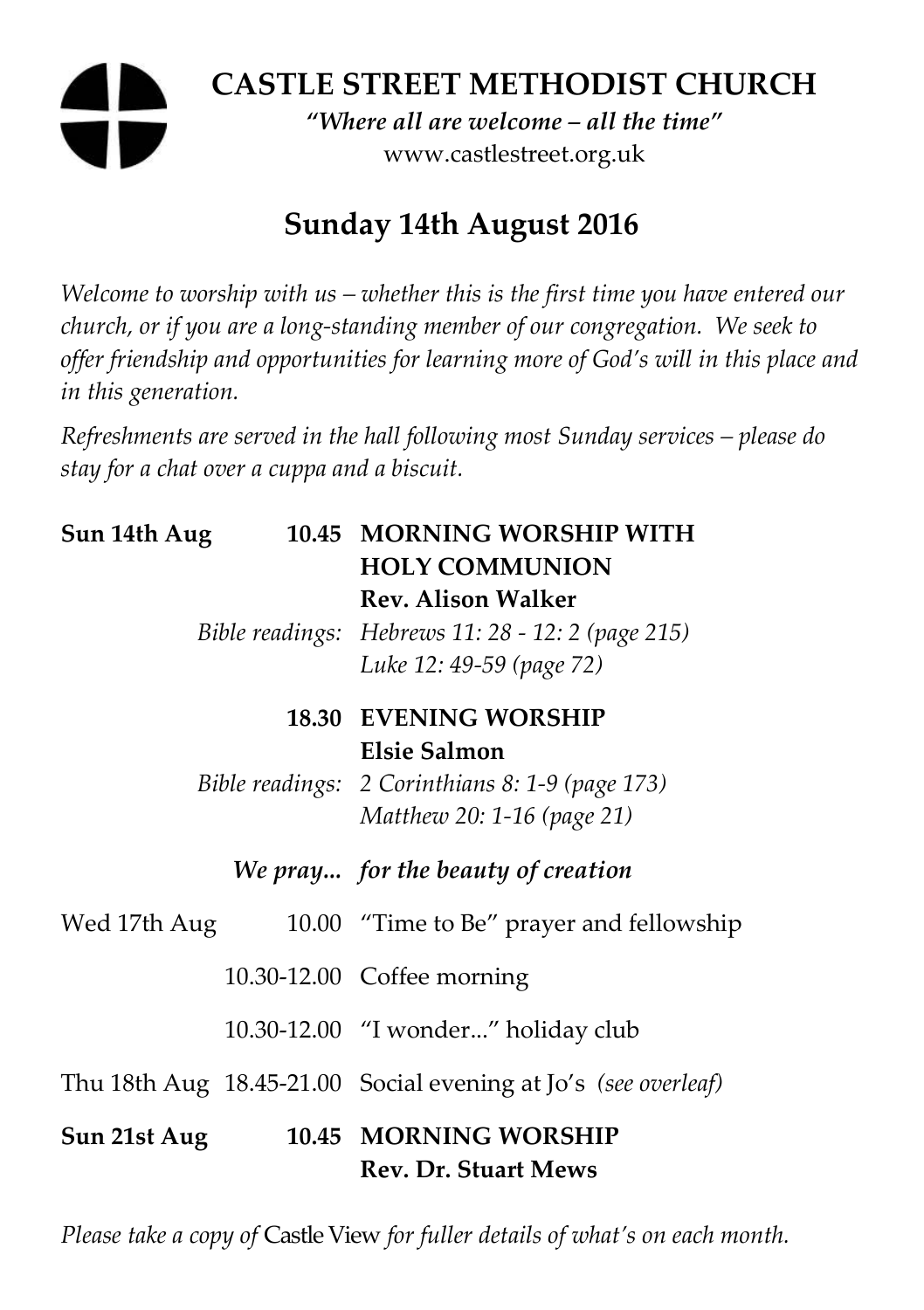## **Next Sunday evening**

A reminder that there will be no service next Sunday evening (21st August), as there are no Iona services at St. Luke's this month.

+\*\*\*\*\*\*\*

## **Services on Sunday 28th August**

A reminder that the morning service on 28th August (the bank holiday weekend) will be a Church at Castle United Service at St. Augustine's, Richmond Road. Please note that it starts at 9.30am, not the time shown in *Castle View*.

The evening service that day, advertised as a local arrangement in *Castle View*, will be led by John Boocock. It is likely to be another "minor memorials" service, with possible contributions from other members.

#### +\*+\*\*\*\*+

## **Next summer social event...**

...will take place this coming Thursday evening, from 6.45pm to 9pm, in Joanna's first-floor flat (note there is no lift – it's stairs only). There will be desserts and a quiz.

This is a final call for anyone to host another one this month – please sign up on the list on the notice board, or get in touch with Joanna. These events are partly to raise money for mission projects at home and abroad, but also as a way of getting to know one another better.

#### +\*+\*\*\*\*\*

## **Family Barn Dance – Saturday 24th September**

Advance notice that we're holding another family barn dance, starting at 4.30pm and with a shepherd's pie supper at around 6pm – put the date of Saturday 24th September in your diaries now.

The caller will again be Joyce Goodall. This is a social event for people of any age – please invite your friends and bring your extended family old and young! Entry on the door; suggested donation  $E$  adult and  $E$ 3 child. All proceeds with be split between the Methodist Relief and Development charity "All We Can" and local charity Cherryhomes Trust. If you can volunteer to bring a shepherd's pie please contact Kimberley.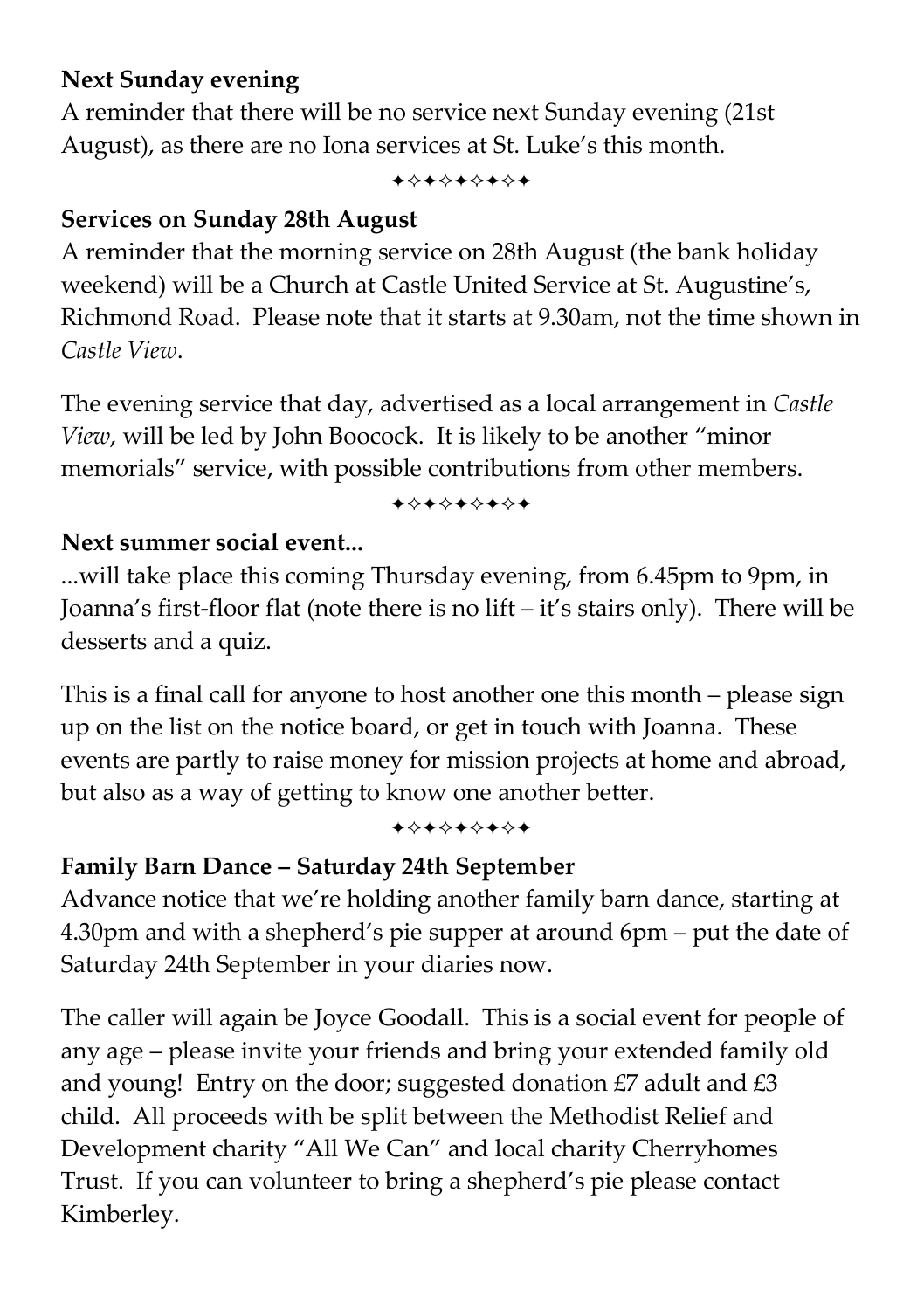## **St. Giles' Fair – Saturday 3rd September, 12 noon to 4pm**

This year, St. Giles' is holding its Annual Fair on Saturday 3rd September – put the date in your diary and come along, enjoy the day and help good causes. Castle Street is, as last year, sharing tables with St. Luke's. Heather is asking for donations; we are calling the stall "Auntie used to have one but..." – we refer really to white elephant or bric-a brac. You may give items directly to Heather or leave them in the donations box / area in the church hall (at Castle Street).

Offers of help at the stall will be most welcome. You don't have to do all day: any time will be fine, come along and help for as much time as you can handle! All proceeds this year will be split evenly between Water Aid and Cambridge Foodbank. Speak to Heather if you want to know more.

+\*\*\*\*\*\*\*

#### **Storage space wanted**

The Cambridge Refugee Resettlement Campaign are seeking help with finding somewhere to store items which have been donated for the Syrian families who are re-settling in Cambridge. It is well sorted and in labelled boxes, and is currently occupying about half of a back garden summer house. There is a mixture of different things – clothes, baby equipment, etc. Access will be needed from time to time as new families arrive and CRRC works out what they require.

If you can help, please contact Rosemary Watson (e-mail: rosemary *dot*  watson *at* talk21 *dot* com).

+\*\*\*\*\*\*\*

#### **Circuit Welcome Service – Sunday 4th September at Royston**

A reminder of the Welcome Service for Revd. Charity Nzegwu on Sunday 4th September at Royston Methodist Church, Queen's Road (close to the railway station). Current publicity indicates the service will start at 5pm.

+\*+\*+\*+\*+

#### **Prayer Handbooks**

The annual Methodist Prayer Handbook for 2016-17 is called "Freedoms to Share", and runs from 1st September. Sarah Creeke has offered to take on the task of ordering these: if you would like one, please contact Sarah. If ten or more copies are ordered, they will cost £3.50 each.